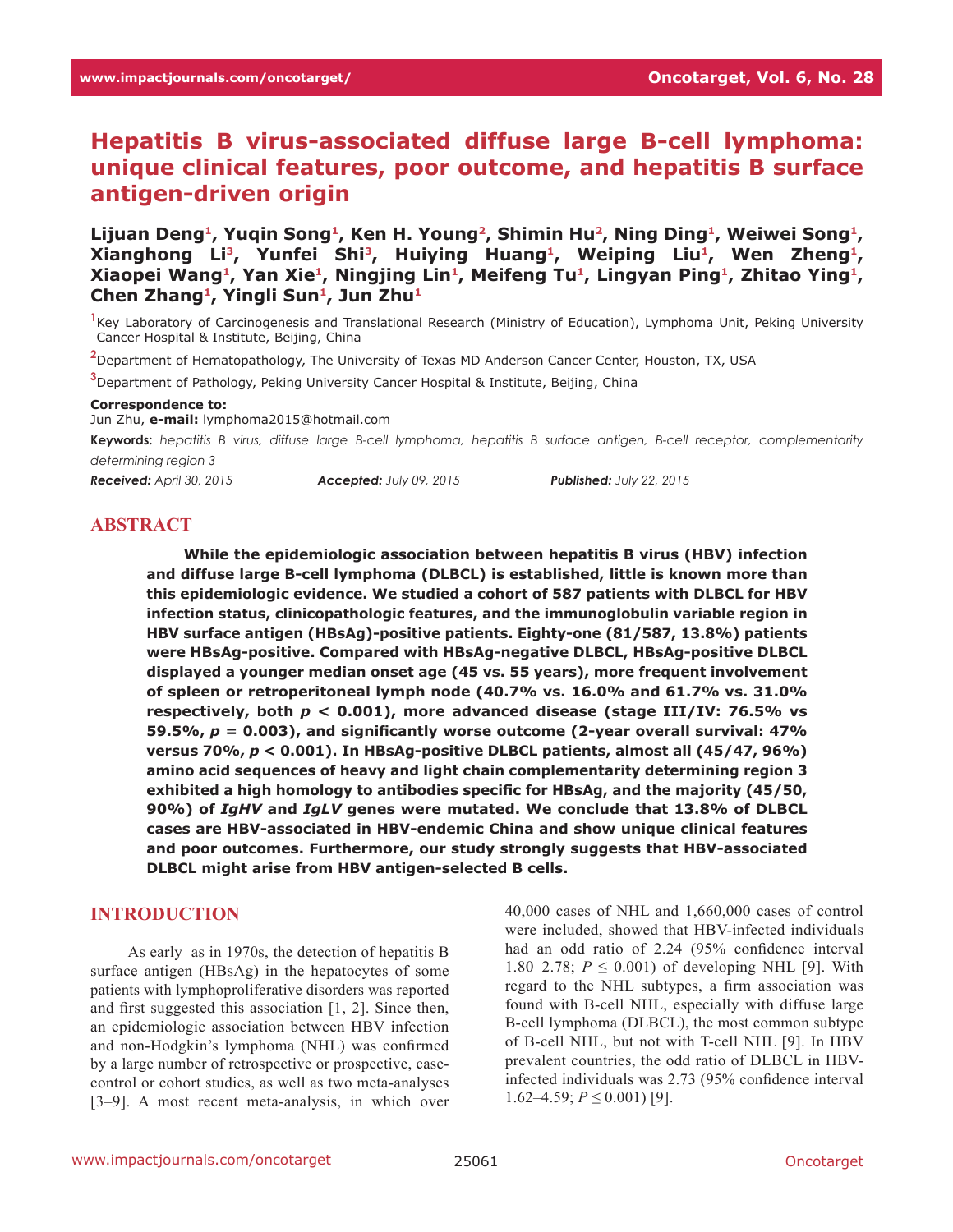Such an association between HBV and NHL would parallel that between another subtype of hepatitis virus, hepatitis C virus (HCV) and NHL [10, 11]. With a histologic predominance of DLBCL and marginal-zone lymphoma, HCV-associated lymphomas often involve spleen or target organs of HCV infection such as liver and salivary glands [10, 11]. Possible mechanisms of HCVinduced lymphoma-genesis are chronic viral antigen stimulation, an interaction between HCV-E2 and CD81 expressed on B-cells, and direct HCV infection of B-cells. Among these putative mechanisms, chronic viral antigen stimulation is the most plausible mechanism [10, 11].

Ironically, although HBV infection is more prevalent than HCV, other than the epidemiologic association, little is known regarding both clinical features and pathogenesis of HBV-associated lymphoma [12]. Because the anti-B-cell therapy with rituximab has increased the risk of HBV reactivation, the prophylaxis and management of this complication has become a major issue in the management of B-cell lymphoma patients with chronic HBV infection [13]. In contrast, much less attention has been paid to the lymphoma itself in these patients. The treatment for HBsAg-positive DLBCL patients is largely similar to that for HBsAg-negative DLBCL patients except additional antiviral prophylaxis. Both the clinicopathologic features of HBV-associated lymphoma and the possible pathogenic mechanism of HBV in lymphoma remain largely unclear [10].

China is an endemic area for the HBV infection with a HBsAg-positive rate of 7.18% in the general population and about 93 million chronically-infected patients [14, 15]. The high prevalence of HBV infection could represent a unique opportunity to study the association between HBV and lymphoma [9]. By retrospectively analyzing the clinical data of a cohort of 587 patients with DLBCL, we found HBsAg-positive DLBCL patients presented unique clinical features and had significantly poor outcome. Our further analysis of immunoglobulin (Ig) heavy and light chain variable region genes in HBsAg-positive DLBCL patients subsequently strongly suggests that HBV-associated DLBCL might arise from HBV antigen-selected B cells.

## **RESULTS**

### **Baseline characteristics**

The baseline clinical characteristics of the 587 patients are shown in Table 1. Eighty-one patients were HBsAg-positive (81/587, 13.8%) and 506 (86.2%) were HBsAg-negative. Of HBsAg-negative patients, 8 were HCV-positive. All patients were HIV-negative. Thirty-three of the 81 (40.7%) HBsAg-positive and 271 of the 506 (53.6%) HBsAg-negative DLBCL patients were treated with R-CHOP and others were treated with CHOP. The median follow-up time was 41 months (range 1–135) for the whole group, and was 27 months (range 1–116) for HBsAg-positive group and 43 months for HBsAgnegative group (range 1–135).

### **HBV infection status and unique clinical features of HBsAg-positive DLBCL patients**

The HBV infection status of those 81 HBsAgpositive DLBCL patients were classified into three groups based on the viral markers including HBV DNA loads, the alanine transaminase and aspartate transaminase levels, and the ultrasonography or computerized tomography (CT) of liver  $[16]$ . The majority  $(56/81, 69.1\%)$  were HBV carriers; ten patients had chronic hepatitis B; and 15 patients were diagnosed as hepatitis B cirrhosis, 13 (86.7%) of which were compensated cirrhosis. Fortyeight of the 81 (59.3%) patients had a documented history of chronic HBV infection and half of them have had disease for more than 20 years. Only one of the 242 HBsAg-negative and HBcAb-positive patients was positive for HBeAg.

Compared with patients in HBsAg-negative group, patients in HBsAg-positive group displayed younger age with a median age of 45 years (range 16–78) vs 55 years (range 9–90) in the HBsAg-negative group (Figure 1). The majority of patients in the HBsAg-positive group were in the age from 36 to 55 years (54.3% versus 34.0%) and fewer were over 55 years (25.9% versus 48.0%). DLBCL in HBsAg-positive group showed more frequent involvement of spleen or retroperitoneal lymph node (40.7% vs. 16.0% and 61.7% vs. 31.0% respectively, both  $p \le 0.001$ ), more advanced disease (stage III/IV: 76.5%) vs 59.5%, *p* = 0.003), B symptoms (58.0% vs 36.2%,  $p < 0.001$ ), high International Prognostic Index (IPI) (IPI  $\geq$  3: 42.0% vs 30.6%,  $p = 0.043$ ) and elevated lactate dehydrogenase (LDH: 58.0% vs 40.5%, *p* = 0.003).

### **Poor outcome of HBsAg-positive DLBCL patients**

Patients in HBsAg-positive group showed significantly worse OS and PFS than those in the HBsAgnegative group with 2-year OS of 47% vs 70% and 2-year PFS of 36% vs 61% (both *p* < 0.001, Figure 2A and 2B), and 5-year OS of 44% vs 61% and 5-year PFS of 36% vs 55% ( $p = 0.012$  and 0.005 respectively). For HBsAgpositive DLBCL patients, once spleen or retroperitoneal lymph node were involved, the 2-year survival was lower than 40% (Figure 2C and 2D). In HBsAg-positive DLBCL group (Table 2), there was a strong trend that the response in the R-CHOP group was better than that in the CHOP group with a higher rate of complete response (57.6% vs 22.9%,  $p = 0.051$ ). However, progressive disease (PD) occurred in about 40% of the patients in both groups. Moreover, 59.6% of the PD occurred within 6 months and 82.4% occurred within 12 months after the initiation of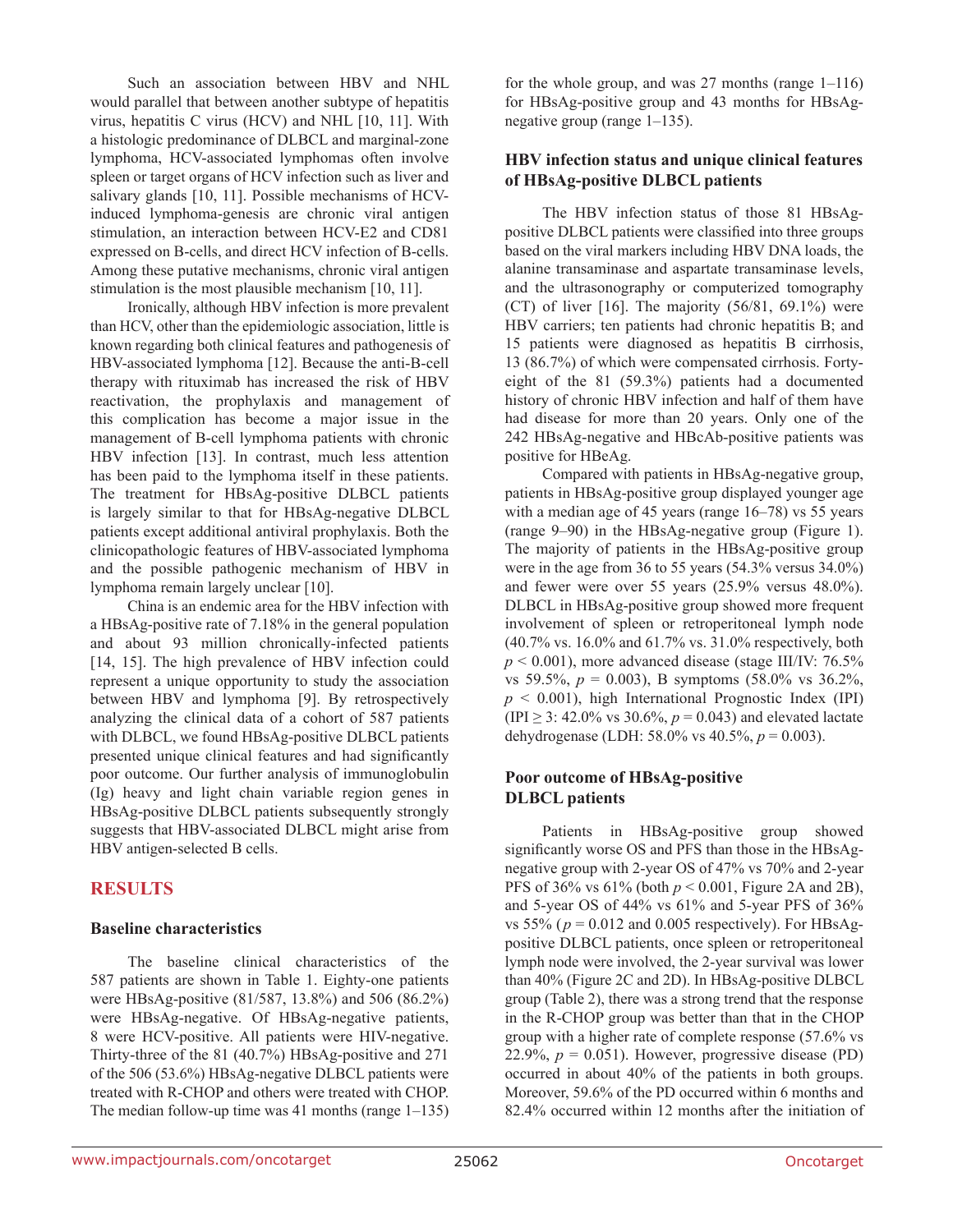| <b>Clinical factor</b>              | HBsAg-positite patients $(n = 81)$<br>$n(^{0}/_{0})$ | HBsAg-negative patients $(n = 506)$ P value<br>$n(^{0}/_{0})$ |         |  |
|-------------------------------------|------------------------------------------------------|---------------------------------------------------------------|---------|--|
| Special sites involvement           |                                                      |                                                               |         |  |
| Liver                               | 9(11.1)                                              | 41(8.1)                                                       | 0.368   |  |
| Spleen                              | 33 $(40.7)$                                          | 81(16.0)                                                      | < 0.001 |  |
| Bone                                | 2(2.5)                                               | 19(3.8)                                                       | 0.563   |  |
| Stomach                             | 11(13.6)                                             | 88 (17.4)                                                     | 0.395   |  |
| Intestinal                          | 9(11.1)                                              | 53 (10.5)                                                     | 0.827   |  |
| Tonsil                              | 10(12.3)                                             | 50(9.9)                                                       | 0.497   |  |
| Bone marrow                         | 3(3.7)                                               | 15(3.0)                                                       | 0.720   |  |
| Retroperitoneal lymph node          | 50(61.7)                                             | 157(31.0)                                                     | < 0.001 |  |
| Age > 60                            | 12(14.8)                                             | 187 (37.0)                                                    | < 0.001 |  |
| Stage III/IV                        | 62(76.5)                                             | 301(59.5)                                                     | 0.003   |  |
| Gender, male                        | 51 $(63.0)$                                          | 273 (54.0)                                                    | 0.122   |  |
| <b>B</b> symptom                    | 47(58.0)                                             | 183 (36.2)                                                    | < 0.001 |  |
| Performance status 2-4              | 10(12.3)                                             | 57(11.3)                                                      | 0.777   |  |
| IPI $3-5$                           | 34(42.0)                                             | 155(30.6)                                                     | 0.043   |  |
| <b>Elevated LDH</b>                 | 47(58.0)                                             | 205(40.5)                                                     | 0.003   |  |
| <b>Bulky</b> mass                   | 13(16.0)                                             | 71(14.0)                                                      | 0.909   |  |
| Extra-nodal sites $\geq 2$          | 36(44.4)                                             | 178 (35.2)                                                    | 0.133   |  |
| Use of rituximab                    | 33 (40.7)                                            | 271 (53.6)                                                    | 0.032   |  |
| Response to primary<br>chemotherapy |                                                      |                                                               | < 0.001 |  |
| Complete response                   | 30(37.0)                                             | 326 (64.4)                                                    |         |  |
| Partial response                    | 15(18.5)                                             | 84 (16.6)                                                     |         |  |
| Stable disease                      | 1(1.2)                                               | 5(1.0)                                                        |         |  |
| Progressive disease                 | 35(43.2)                                             | 81(16.0)                                                      |         |  |
| Not available                       | 0(0.0)                                               | 10(2.0)                                                       |         |  |

## **Table 1: Clinical characteristics of HBsAg-positive and negative patients**

Numbers in bold are statistically significant. IPI, International Prognostic Index; LDH, lactate dehydrogenase. Bulky mass  $\geq 10$  cm.

the primary therapy. Correspondingly, there was a trend toward a better PFS and the OS in the HBsAg-positive DLBCL patients treated with R-CHOP compared with those with CHOP (Figure 2E and 2F,  $p = 0.065$  and 0.075, respectively). By analysis, 44 of the 81 HBsAg-positive patients died and the only cause of death was lymphoma; 180 of the 506 HBsAg-negative patients died, 164 of them died from lymphoma and the other 16 patients died from either therapy-related complications or other causes.

Hepatic dysfunction higher than Common Terminology Criteria for Adverse Events v4.0 (CTCAE4.0) grade 2 was only observed in 5 of 81 (6.2%) HBsAg-positive DLBCL patients. HBV reactivation occurred in another 5 of 81 (6.2%) HBsAg-positive DLBCL patients. All the hepatic dysfunction and HBV reactivation was under control. When HBsAg-negative DLBCL patients were further categorized as HBcAbpositive and HBcAb-negative groups, there was a trend toward a better PFS and OS in HBcAb-negative patients than HBcAb-positive patients  $(p = 0.136$  and 0.09 respectively, Figure 2G and 2H). HBV-DNA was tested in 60 of the 81 HBsAg-positive patients. HBV-DNA was positive in 36 patients (median  $3.6 * 10^6$ , range:  $2 * 10^2$ to  $1.2 * 10<sup>9</sup>$  IU/ml) and negative in 24 patients. In further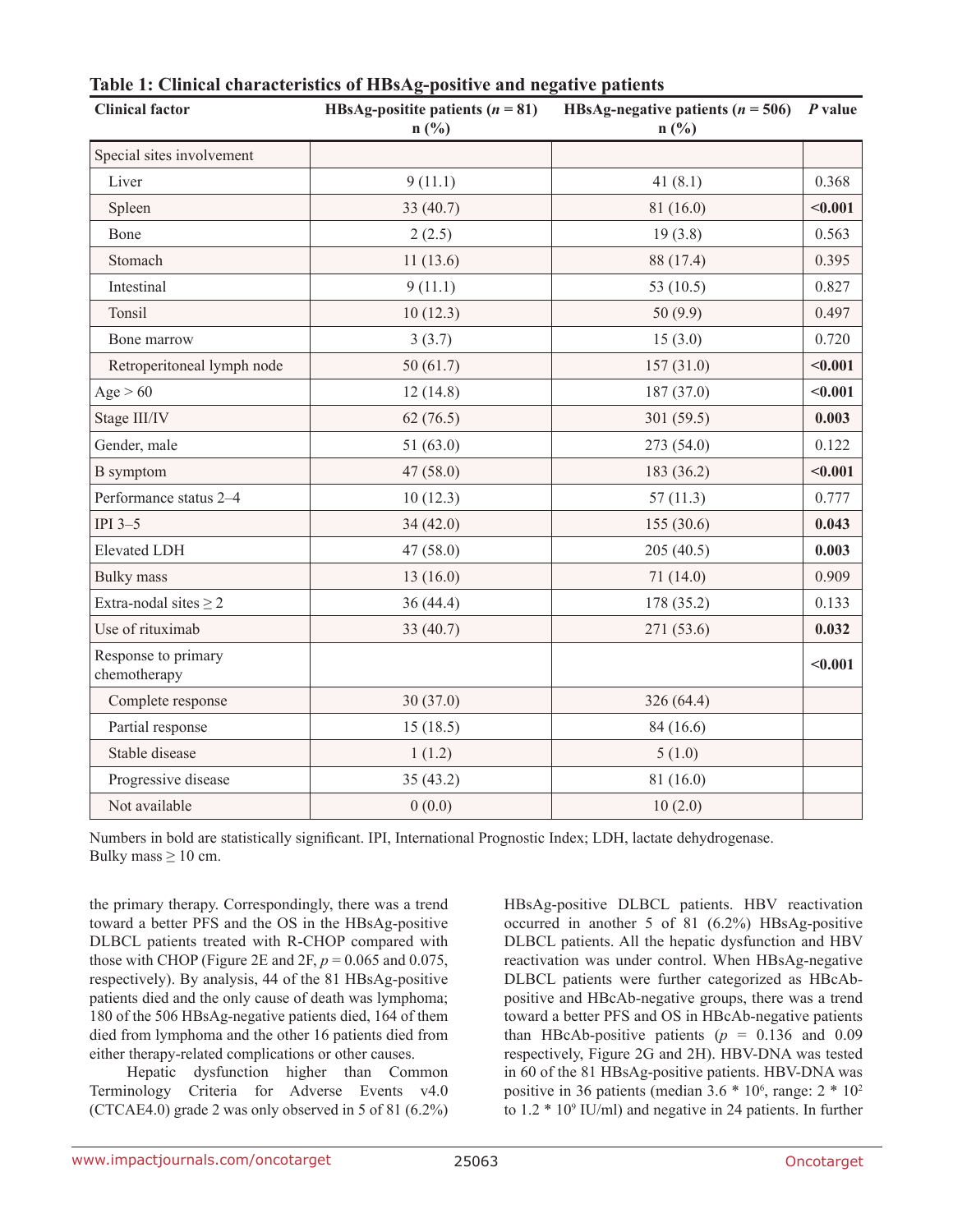

**Figure 1: Age distribution of DLBCL patients in HBsAg-positive and HBsAg-negative groups.** 

survival analysis, both PFS and OS showed no difference between HBV-DNA-positive and HBV-DNA-negative patients.

### **Cell of origin and outcome in HBsAg-positive DLBCL patients**

Thirty-three cases (33/49, 67.3%) in HBsAgpositive group compared with 53 (53/93, 56.9%) in HBsAg-negative and HBcAb-negative group were classified as non-germinal center B-cell (non-GCB) like respectively. There was no significant difference in the percentage of non-GCB between these two groups  $(p = 0.24)$ . For the 49 HBsAg-positive DLBCL patients, PFS and OS did not differ between the GCB and non-GCB subtypes (Supplemental Figure 1A and 1B, *p* = 0.956 and 0.945, respectively).

### **Biased immunoglobulin gene usage and mutated genotype**

Total DNA was extracted from the FFPE tumor tissue of 47 cases of HBsAg-postitive DLBCL. Complete *IGHV-D-J* rearrangements were identified in 19 of 47 patients. Of those, 16 were potential productive rearrangements whereas 3 were nonproductive. A total of 29 *IGKV-J* rearrangements were detected and all of them were productive. Among them, two cases carried both potentially functional *IGKV-J* and *IGLV-J* rearrangements. Nonfunctional *IGLV-J* rearrangements were detected in another two patients.

As shown in Table 3 and Table 4, the most frequent *IGHV* gene was *IGHV4-34* (8/19, 42.1%) in our cohort. In the remaining 11 cases, 6 cases (31.6%) used *IGHV1* and 5 (26.3%) used *IGHV3* family genes. A stronger bias at the level of *IGKV* gene usage was observed with *IGKV4-1* in 19/29 (65.5%) cases. As shown in Table 3 and Table 4, 13 of 19 (68.4%) *IGHV* genes were highly mutated, 3 (15.8%) minimally/borderlinely mutated, and 3 (15.8%) truly unmutated. Except two minimally/ borderlinely mutated *IGKV* sequences, all the *IGKV* and *IGLV* sequences were highly mutated.

## **Stereotyped CDR3 sequences highly homologous to HBsAbs**

According to previously described criteria to define a stereotyped CDR3 sequence, two cases had an identical heavy chain CDR3 (HCDR3) sequence and another two cases had another identical HCDR3 sequence. The HCDR3 sequence in the remaining 12 cases did not satisfy the criteria for stereotype.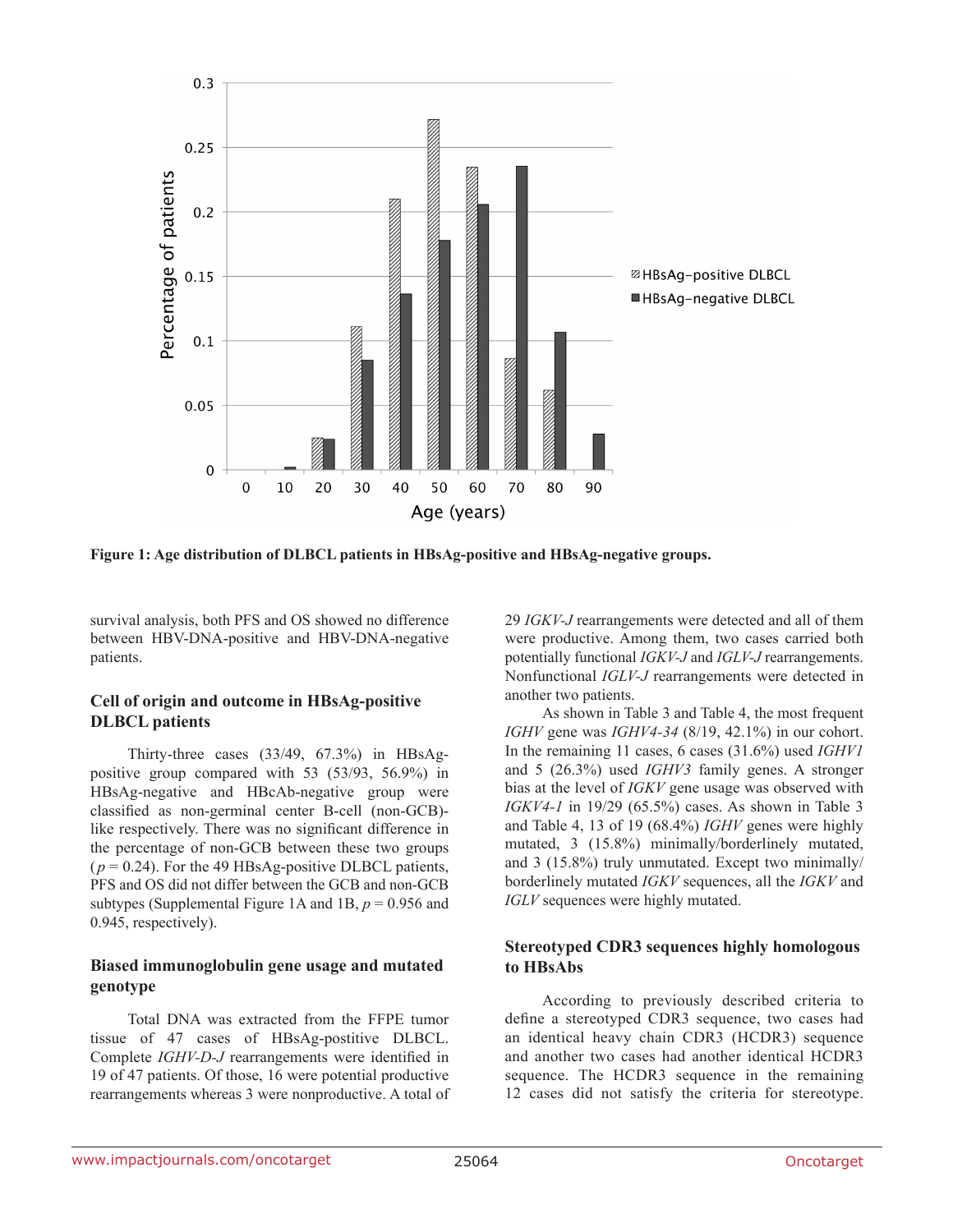

**Figure 2: Survival analysis according to HBV infection status:** Progression-free survival of HBsAg-positive and HBsAgnegative DLBCL patients **A.** Overall survival of HBsAg-positive and HBsAg-negative DLBCL patients **B.** Overall survival of HBsAgpositive DLBCL patients with and without spleen involvement **C.** Overall survival of HBsAg-positive DLBCL patients with and without retroperitoneal LN involvement **D.** Progression-free survival of HBsAg-Positive DLBCL patients treated with R-CHOP and CHOP regimen **E.** Overall survival of HBsAg-Positive DLBCL patients treated with R-CHOP and CHOP regimen **F.** Progression-free survival of HBsAg+, HBsAg-HBcAb+, and HBsAg-HBcAb- DLBCL patients **G.** Overall survival of HBsAg+, HBsAg-HBcAb+, and HBsAg-HBcAb- DLBCL patients **H.**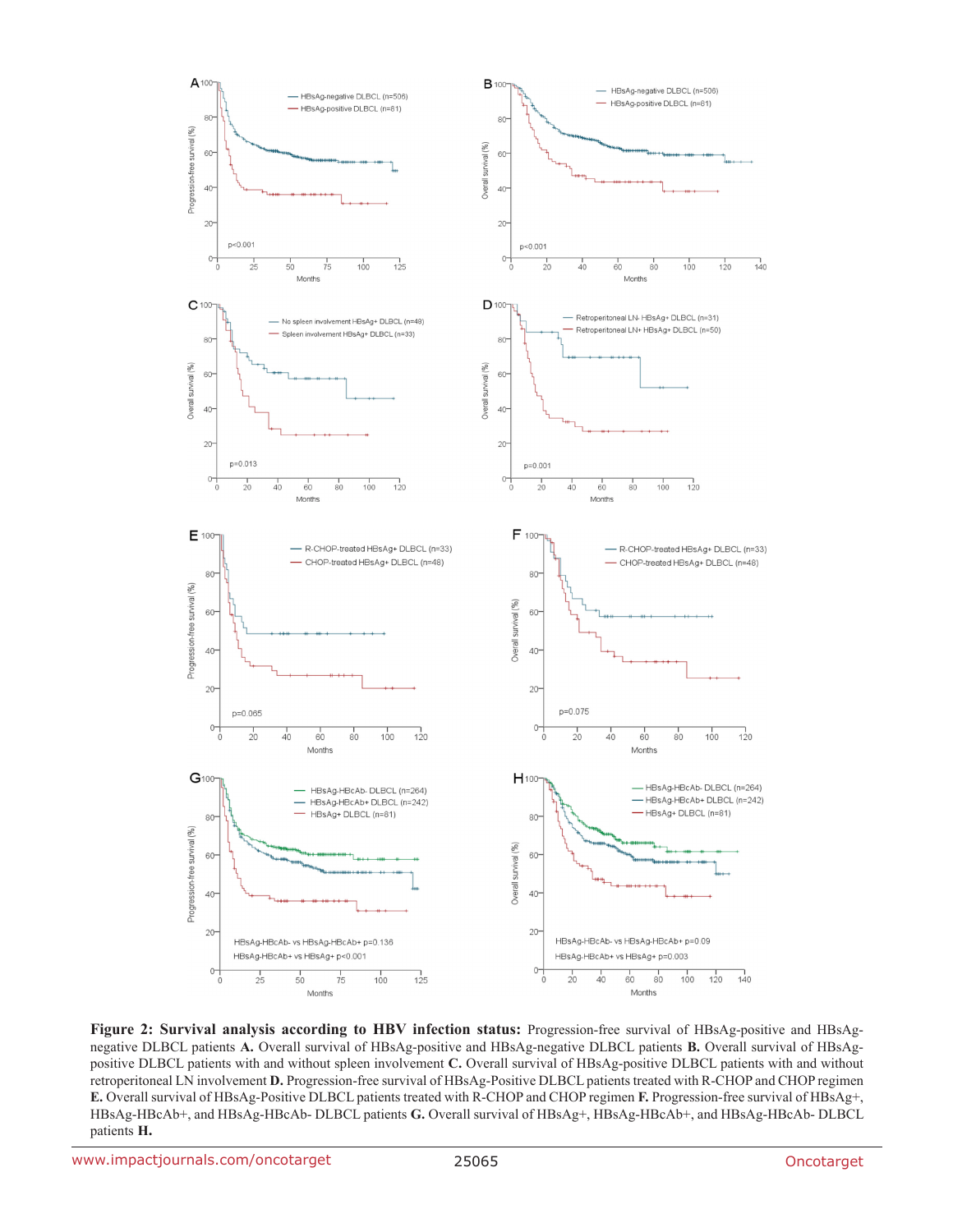| Table 2: Treatment response in HBsAg-positive patients |  |  |  |
|--------------------------------------------------------|--|--|--|
|--------------------------------------------------------|--|--|--|

|                     | R-CHOP $(n = 33)$ n $(\frac{9}{6})$ | CHOP $(n = 48)$ n $(\frac{9}{6})$ | P value |
|---------------------|-------------------------------------|-----------------------------------|---------|
| Response            |                                     |                                   | 0.051   |
| Complete response   | 19(57.6)                            | 11(22.9)                          |         |
| Partial response    | 1(3.0)                              | 14(29.2)                          |         |
| Stable disease      | 0(0)                                | 1(2.1)                            |         |
| Progressive disease | 13(39.4)                            | 22(45.8)                          |         |

Abbreviations: CHOP, cyclophosphamide, doxorubicin, vincristine, and predinisone; R-CHOP, addition of rituximab to CHOP.

|  |  |  |  | Table 3: Ig heavy chain variable region analysis in HBsAg-positive DLBCL |  |
|--|--|--|--|--------------------------------------------------------------------------|--|
|  |  |  |  |                                                                          |  |

|                | No. IgH CDR3 AA sequences  | CDR3<br><b>AALength</b> | <b>Sequences</b><br>homology | E value     | <b>VH</b>       | DH               | JН    | <b>Identity</b> to<br>germline<br>gene |
|----------------|----------------------------|-------------------------|------------------------------|-------------|-----------------|------------------|-------|----------------------------------------|
| 10             | CAKHEENSGWIFDNW-------     | 13                      | HBsAb heavy<br>chain         | 0.67/6.3    | <b>IGHV3-23</b> | $IGHD5-12$       | IGHJ4 | 93.88%                                 |
| 30             | CAKHEENSGWIFDNW-------     | 13                      | HBsAb heavy<br>chain         | 0.67/6.3    | <b>IGHV3-23</b> | $IGHD5-12$       | IGHJ4 | 93.88%                                 |
| 11             | CARAGETATTPGRGAFDIW------- | 17                      | HBcAb heavy<br>chain         | 18          | <b>IGHV1-18</b> | IGHD5-24   IGHJ3 |       | 90.48%                                 |
| 12             | CARDGRTAVTNPFDYW-------    | 14                      | HBsAb heavy<br>chain         | 0.005       | <b>IGHV1-24</b> | IGHD4-17         | IGHJ4 | 97.87%                                 |
| $\overline{4}$ | CARGDTSGPSDFW-------       | 11                      | HBsAb heavy<br>chain         | 367         | <b>IGHV4-34</b> | $IGHD3-22$       | IGHJ4 | 87.50%                                 |
| 28             | CARGEIVVVPAAAYYYYYMDVW     | 20                      | HBsAb heavy<br>chain         | 2e-06/5e-04 | <b>IGHV4-34</b> | IGHD2-2          | IGHJ6 | 97.44%                                 |
| 13             | CARGGLESTAGFFWFDPW-------- | 16                      | HBsAb heavy<br>chain         | 2e-07/1e-05 | <b>IGHV4-34</b> | $IGHD1-26$       | IGHJ5 | 97.50%                                 |
| 27             | CARVEERYFYESSGYFDYW------- | 17                      | HBsAb heavy<br>chain         | 0.008       | IGHV4-34        | $IGHD3-22$       | IGHJ4 | 92.50%                                 |
| 5              | CGSTSSPWLYLGGMDVW-------   | 15                      | HBsAg<br>binding protein     | 0.038       | <b>IGHV1-18</b> | $IGHD2-15$       | IGHJ6 | 93.62%                                 |
| 31             | CVKGGLWFGVYDYYGMDVW---     | 17                      | HBsAg<br>binding protein     | 8e-05       | $IGHV3-11$      | IGHD3-10   IGHJ6 |       | 100.00%                                |
| 32             | CVKGGLWFGVYDYYGMDVW---     | 17                      | HBsAg<br>binding protein     | 8e-05       | <b>IGHV3-11</b> | IGHD3-10   IGHJ6 |       | 100.00%                                |
| 9              | CVRAGYYYESTGFLYYFDYW---    | 18                      | HBsAb heavy<br>chain         | 0.003       | <b>IGHV1-45</b> | $IGHD3-22$       | IGHJ4 | 95.74%                                 |
| 33             | CVRDFFGDDSSIRDNCFDPW----   | 18                      | HBsAb heavy<br>chain         | 7.3/7.6     | <b>IGHV4-34</b> | <b>IGHD2-21</b>  | IGHJ5 | 95.00%                                 |
| 14             | CVRGSSSGFWGDLRSGYFDSW---   | 19                      | HBsAb heavy<br>chain         | 0.016/2.1   | <b>IGHV1-24</b> | $IGHD2-15$       | IGHJ4 | 93.62%                                 |
| 34             | CVRHPYDSDGPYYYYGMDVW---    | 18                      | HBsAg<br>binding protein     | $4e-06$     | <b>IGHV4-34</b> | <b>IGHD3-22</b>  | IGHJ6 | 95.00%                                 |
| 35             | CVRLDYSNGWFDSW-------      | 12                      | HBsAb heavy<br>chain         | 0.33/8.4    | IGHV4-34        | IGHD1-20   IGHJ5 |       | 95.00%                                 |

(*Continued*)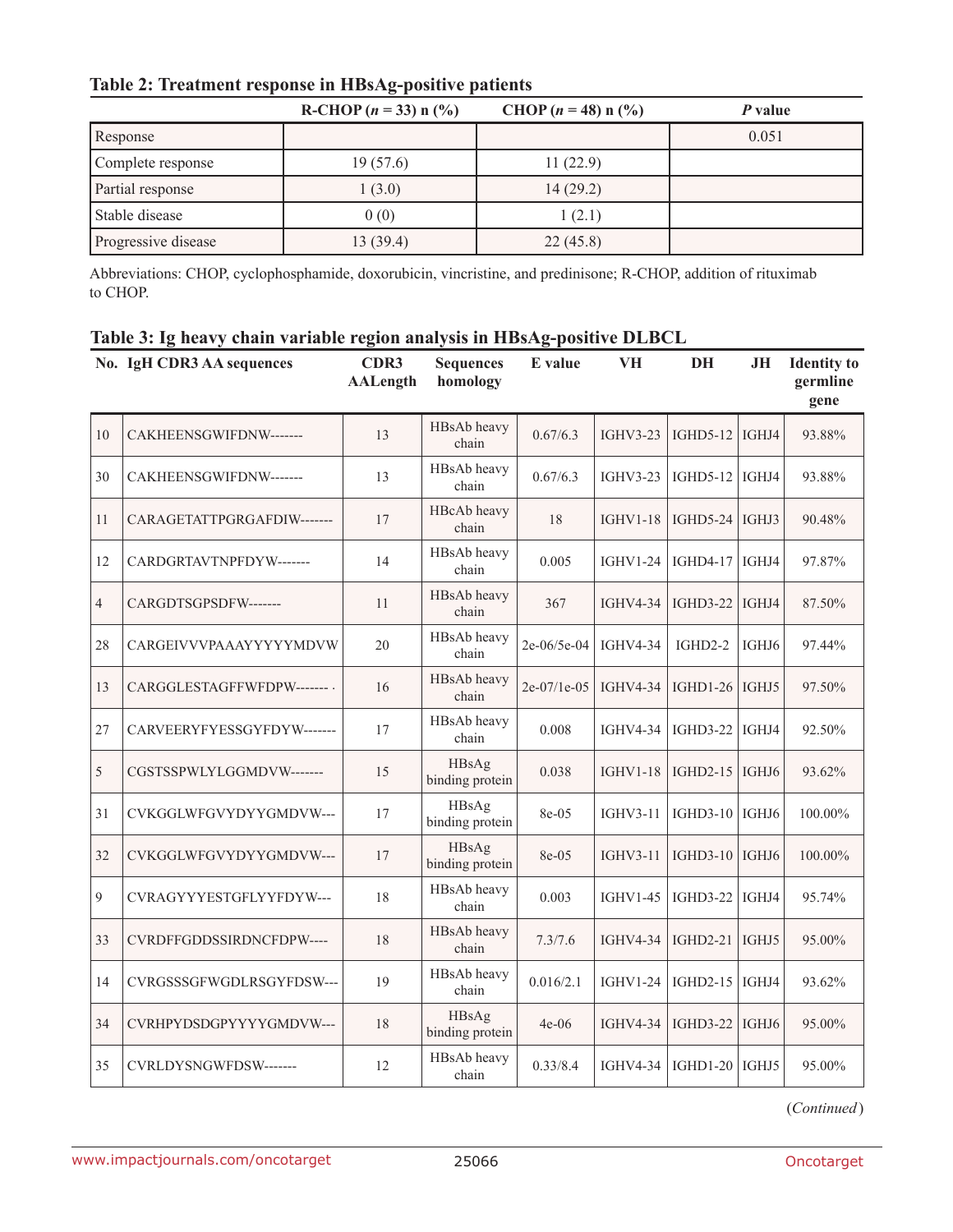|    | No. IgH CDR3 AA sequences | CDR <sub>3</sub><br><b>AALength</b> | <b>Sequences</b><br>homology | E value   | VН | DH                          | JН | <b>Identity to</b><br>germline<br>gene |
|----|---------------------------|-------------------------------------|------------------------------|-----------|----|-----------------------------|----|----------------------------------------|
| 36 | <b>NA</b>                 | <b>NA</b>                           | NA                           | <b>NA</b> |    | IGHV1-24   IGHD1-14   IGHJ4 |    | 100.00%                                |
| 29 | <b>NA</b>                 | NA                                  | NA                           | NA        |    | IGHV3-11   IGHD2-21   IGHJ4 |    | 95.92%                                 |
|    | NA                        | NA                                  | NA                           | <b>NA</b> |    | IGHV4-34   IGHD4-17   IGHJ5 |    | 92.50%                                 |

Abbreviations: IgH, immunoglobulin heavy chain; CDR3 AA, complementarity determining region 3 amino acid sequence.

|  |  | Table 4: Ig light chain variable region analysis in HbsAg-positive DLBCL |  |
|--|--|--------------------------------------------------------------------------|--|
|  |  |                                                                          |  |

| No.            | <b>IgL CDR3 AA</b><br>sequences | <b>CDR3 AA</b><br>Length | <b>Sequences</b><br>homology | E value     | <b>VL</b>       | J <sub>L</sub> | <b>Identity</b> to<br>germline<br>gene |
|----------------|---------------------------------|--------------------------|------------------------------|-------------|-----------------|----------------|----------------------------------------|
| $\mathbf{1}$   | CMQDTHWPP---                    | $\overline{7}$           | Ig Kappa chain               | $4e-07$     | <b>IGKV2-30</b> | IGKJ1          | 98.75%                                 |
| $\overline{2}$ | CQQYNSYPLTF-                    | 9                        | HBsAb                        | 0.041       | <b>IGKV1-13</b> | IGKJ2          | 64.91%                                 |
| $\overline{3}$ | CLQHSEYPFTF-                    | $\mathfrak{g}$           | HBsAb                        | 5e-04       | <b>IGKV1-17</b> | IGKJ3          | 92.16%                                 |
| $\overline{4}$ | CTQATQFPYTF-                    | 9                        | HBsAb                        | 0.2/0.2     | <b>IGKV2-24</b> | IGKJ2          | 99.17%                                 |
| 5              | CQHYAEWPWTF-                    | 9                        | HBsAb                        | $1e-04$     | <b>IGKV3-15</b> | IGKJ1          | 74.65%                                 |
| 6              | CQQYGDSPLTF-                    | $\mathfrak{g}$           | HBsAb                        | 0.078       | <b>IGKV3-20</b> | IGKJ5          | 90.35%                                 |
| $\overline{7}$ | CQQYFTPPRTF-                    | 9                        | HBsAb                        | $2e-05$     | IGKV4-1         | IGKJ4          | 75.93%                                 |
| 8              | CQQYYSIPLTF-                    | 9                        | HBsAb                        | $3e-05$     | IGKV4-1         | IGKJ4          | 97.01%                                 |
| 9              | CQQYYSIPLTF-                    | 9                        | HBsAb                        | $2e-08$     | IGKV4-1         | IGKJ4          | 97.01%                                 |
| 10             | CQQYFSNPLTF-                    | $\mathfrak{g}$           | HBsAb                        | 3e-07       | IGKV4-1         | IGKJ4          | 96.58%                                 |
| 11             | CQQYFSNPLTF-                    | 9                        | HBsAb                        | $3e-07$     | IGKV4-1         | IGKJ4          | 96.58%                                 |
| 12             | CQQYFSNPLTF-                    | 9                        | HBsAb                        | $3e-07$     | IGKV4-1         | IGKJ4          | 96.58%                                 |
| 13             | CQQYFSNPLTF-                    | 9                        | <b>HBsAb</b>                 | $3e-07$     | IGKV4-1         | IGKJ4          | 96.15%                                 |
| 14             | CQQYFSNPLTF-                    | $\mathfrak{g}$           | HBsAb                        | 3e-07       | IGKV4-1         | IGKJ4          | 96.58%                                 |
| 15             | CQQYFSNPLTF-                    | 9                        | HBsAb                        | 3e-07       | <b>IGKV4-1</b>  | IGKJ4          | 96.54%                                 |
| 16             | CQQYFSNPLTF-                    | 9                        | HBsAb                        | 3e-07       | <b>IGKV4-1</b>  | IGKJ4          | 96.58%                                 |
| 17             | CQQYFSNPLTF-                    | $\mathfrak{g}$           | HBsAb                        | 3e-07       | IGKV4-1         | IGKJ4          | 96.58%                                 |
| 18             | CQQYFSNPLTF-                    | 9                        | HBsAb                        | $3e-07$     | IGKV4-1         | IGKJ4          | 96.58%                                 |
| 19             | CQQYFSNPLTF-                    | 9                        | HBsAb                        | $3e-07$     | IGKV4-1         | IGKJ4          | 96.15%                                 |
| 20             | CQQYFSNPLTF-                    | 9                        | HBsAb                        | $3e-07$     | IGKV4-1         | IGKJ4          | 96.58%                                 |
| 21             | CQQYFSNPLTF-                    | $\mathfrak{g}$           | HBsAb                        | 3e-07       | IGKV4-1         | IGKJ4          | 96.58%                                 |
| 22             | CQQYFSNPLTF-                    | 9                        | HBsAb                        | $3e-07$     | IGKV4-1         | IGKJ4          | 96.58%                                 |
| 23             | CQQYFSNPLTF-                    | $\mathfrak{g}$           | <b>HBsAb</b>                 | 7e-06/4e-04 | IGKV4-1         | IGKJ4          | 96.58%                                 |
| 24             | CQQYYTTPRTF-                    | $\mathfrak{g}$           | HBsAb                        | 5e-04/0.005 | IGKV4-1         | IGKJ4          | 96.58%                                 |
| 25             | CQQYYTTPRTF-                    | 9                        | <b>HBsAb</b>                 | 5e-04/0.005 | <b>IGKV4-1</b>  | IGKJ4          | 96.58%                                 |
| 26             | CQQNYSYPLTF-                    | 9                        | HBsAb                        | 4e-04/0.03  | IGKV1-8         | IGKJ4          | 96.30%                                 |
|                | <b>CYSYTRHAAWVF</b>             | 10                       | <b>HBsAb</b>                 | 24/126      | $IGLV2-5$       | IGLJ3          | 89.00%                                 |

(*Continued*)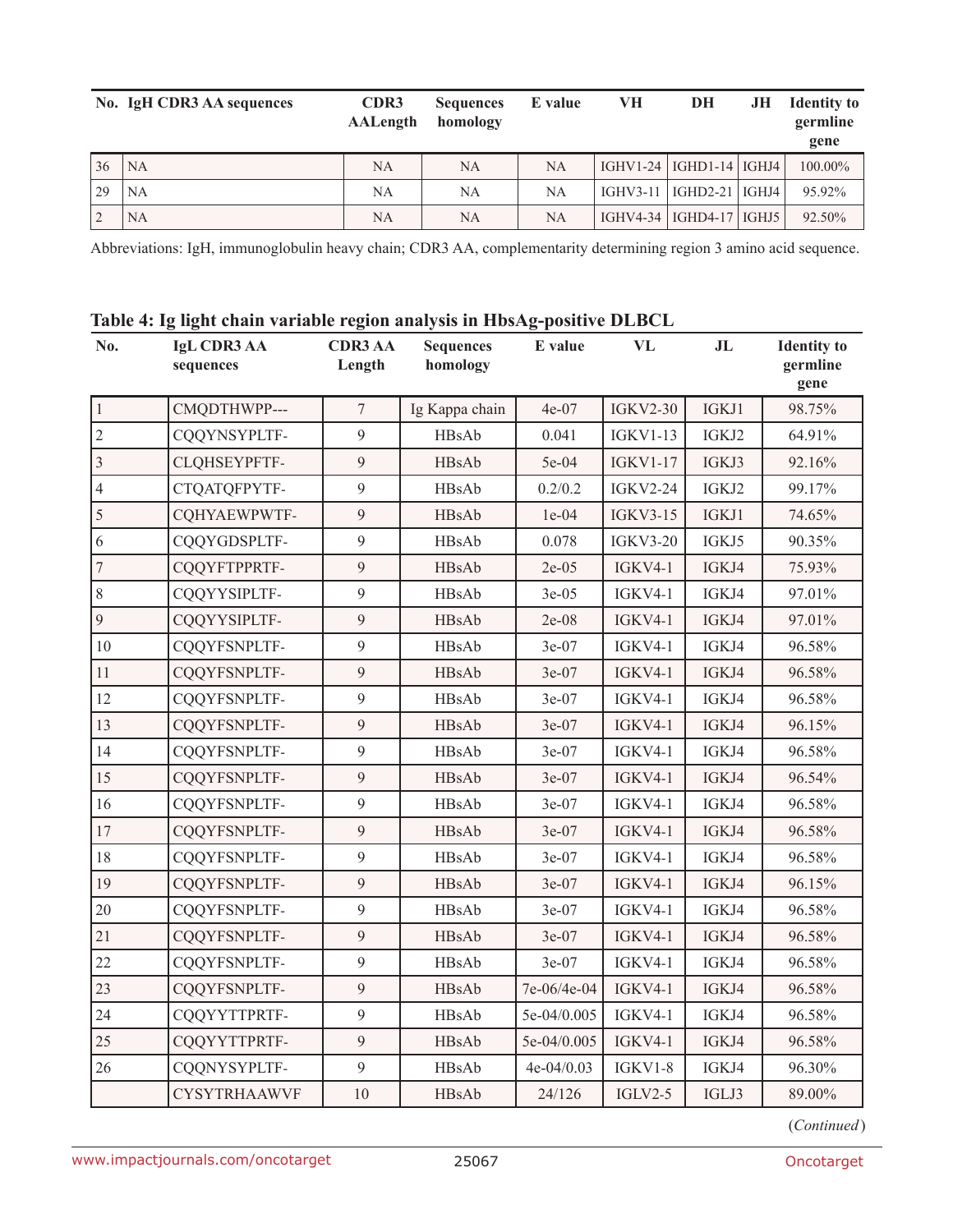| No. | <b>IgL CDR3 AA</b><br>sequences | <b>CDR3 AA</b><br>Length | <b>Sequences</b><br>homology | E value   | VL         | J <sub>L</sub> | <b>Identity</b> to<br>germline<br>gene |
|-----|---------------------------------|--------------------------|------------------------------|-----------|------------|----------------|----------------------------------------|
| 27  | GQRTYNAPYTF-                    | 9                        | <b>HBsAb</b>                 | 1197/1197 | IGKV1–37   | IGKJ2          | 97.06%                                 |
|     | CQAWDIGTGVF-                    | 9                        | <b>HBsAb</b>                 | 792       | $IGLV3-1$  | IGLJ1          | 95.50%                                 |
| 28  | NA                              | NA                       | NA                           | NA        | $IGLV3-19$ | IGLJ3          | 69.91%                                 |
| 29  | <b>NA</b>                       | NA                       | <b>NA</b>                    | <b>NA</b> | $IGLV3-27$ | IGLJ2          | 93.81%                                 |

Abbreviations: IgL, immunoglobulin light chain; CDR3 AA, complementarity determining region 3 amino acid sequence.

Interestingly, 19 of 27 (70.5%) kappa chain CDR3 (KCDR3) sequences were highly homologous and met the criteria for stereotyped rearrangements and 14 of the 19 sequences were identical. A specific combination of *IGKV4-1* and *IGKJ4* usage was also observed in these 19 patients.

Notably, the HCDR3 sequences exhibited a high homology to antibodies specific for HBsAg in 15 of 16 patients, and for HBcAg in the remaining one patient. Furthermore, the KCDR3 sequences in 28 of 29 patients (96.6%) and the lambda chain CDR3 (LCDR3) sequences in 2 patients also showed the highest homology to antibodies specific for HBsAg. In 9 HBsAg-positive DLBCL patients, both heavy and light chain CDR3 sequences were obtained and all presented a high homology to HBsAb.

### **DISCUSSION**

In this study, we analyzed a consecutive cohort of 587 DLBCL patients from China, a HBV prevalent area. Our study showed that HBsAg-positive patients accounted for 13.8% of the whole cohort and might be a unique subset of DLBCL based on its clinical features and poor outcome. Additionally, we provide evidence for the first time that chronic HBV-associated antigen stimulation might play an important role in the pathogenesis of this subset of DLBCL by analysis of immunoglobulin variable region genes.

Previous studies from China and Singapore, another Asian country also with intermediate prevalence of HBV, have reported that 13.3% to 30.9% of DLBCL patients were HBsAg-positive, similar or even higher than the 13.8% in our study [17–20]. These results suggested that in HBV prevalent region, a certain percentage of DLBCL patients were chronically infected with HBV. We further found HBsAg-positive DLBCL patients showed unique clinical features, including an earlier disease onset age, a narrow range of onset age, a much more common involvement of spleen and retroperitoneal lymph nodes, and more advanced disease. An earlier disease onset age in HBsAg-positive patients was reported by studies from both Korea [3] and China [18, 19, 21]. A more advanced stage and frequent involvement of spleen in HBsAg-positive DLBCL patients were also reported by Wang et al. [18], but not by others [17, 19, 20, 22]. The discrepancy might be ascribed to the small sample sizes [17, 22], different prevalence of HBV infection, and inclusion of T-cell lymphoma which is less frequently associated with HBV infection [17, 23].

Most importantly, consistent with the results in two previous studies from China [18, 20, 21], our study showed HBsAg-positive DLBCL patients had a significantly poor outcome. Although the high risk factors associated with worse outcome, such as advanced disease, higher IPI and LDH (shown in Supplemental Table 1), were observed in HBsAg-positive DLBCL patients, they were related to the tumor biology itself but not caused by a biased patient selection because our cohort is a consecutive cohort. Further analysis showed that the poor outcome of HBsAg-positive DLBCL patients was mainly due to early PD. In our study, PD occurred in about 40% of the HBsAg-positive DLBCL patients, treated with or without rituximab. On the other hand, although HBsAg-positive DLBCL patients had a higher risk of developing hepatic dysfunction and HBV reactivation during anti-tumor therapy [13], the hepatic dysfunction higher than grade 2 and HBV reactivation both occurred in only 6.2% of HBsAg-positive DLBCL patients. All these complications were under control without causing death, thus contributed little to the poor outcome.

DLBCL can be stratified into GCB and non-GCB subtypes by immunohistochemistry, and patients with non-GCB subtype have an inferior prognosis [24]. We identified 67.3% in HBsAg-positive group and 56.9% in both HBsAg- and HBcAb-negative group as non-GCB subtype, without a significant difference between these two groups. In addition, for HBsAg-positive DLBCL patients, PFS and OS did not differ between the GCB and non-GCB subtypes. Thus, our study did not find a significant representation of cell of origin subtype in HBsAg-positive DLBCL, which may have an influence in the prognosis. However, due to the small sample size and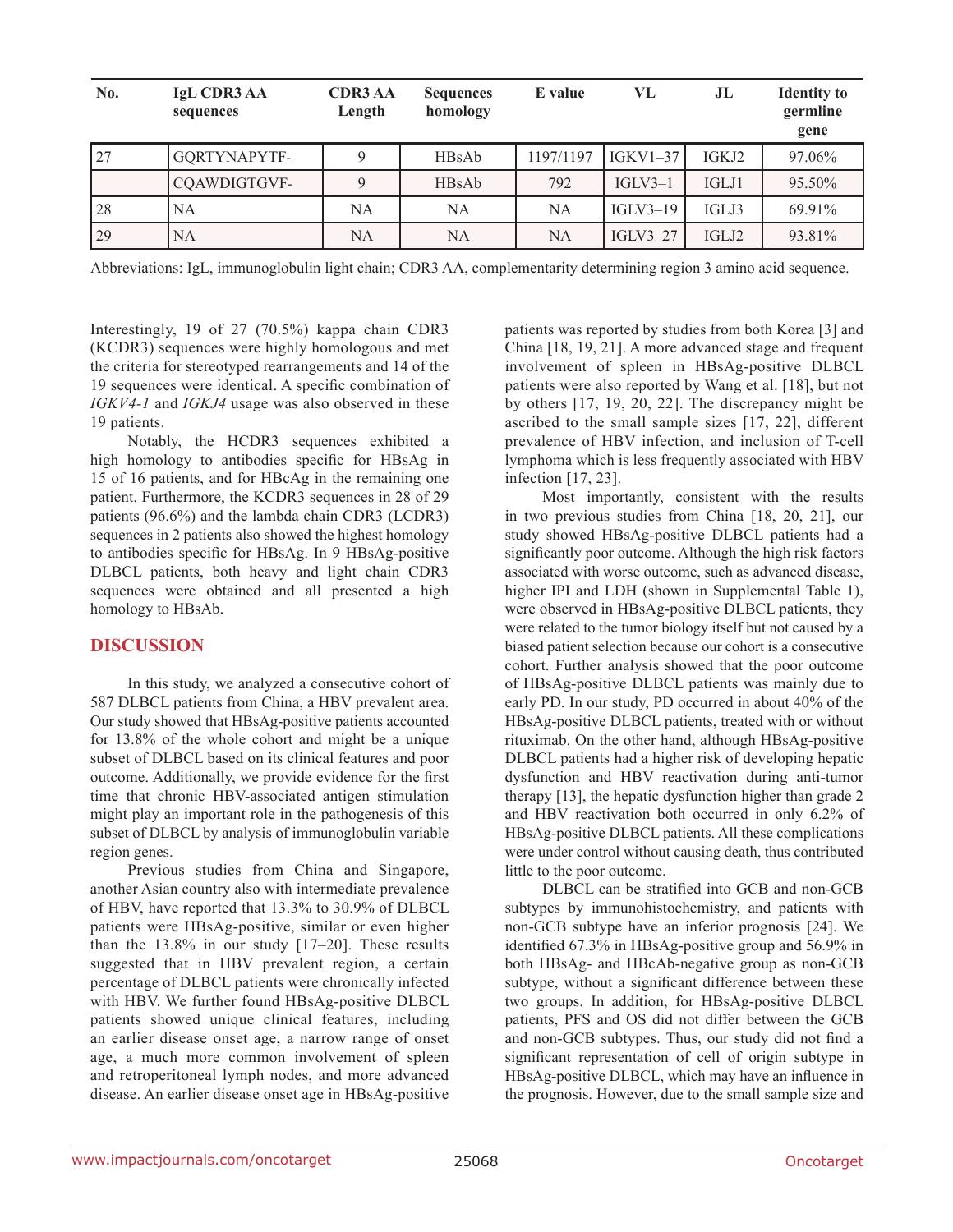without using the gold standard cell of origin classification by gene-expression profile, further studies on cell of origin in HBsAg-positive patients are needed.

Interestingly, our clinical data provided clues that these HBsAg-positive DLBCLs may result from chronic HBV-associated antigen stimulation based on three aspects. First, about 60% of the HBsAg-positive patients had a long history of chronic HBV infection; Secondly, the majority of HBsAg-positive DLBCL was developed between an age from 35 to 50, suggesting that the development of lymphoma needs a long time of chronic antigen stimulation; Thirdly, B-cells in spleen and retroperitoneal lymph nodes deal with antigen from blood circulation and from portal venous system respectively, which is consistent with the distribution of HBV-associated antigen. In fact, chronic antigen stimulation either as a result of infection or autoimmune disease, was commonly associated with some B-cell NHLs [25]. The two common clinical characteristics of these lymphomas were longterm history of infection or autoimmune diseases and specific involvement sites, which were also found in our HBV-associated DLBCL patients.

This hypothesis was substantiated by analysis of immunoglobulin variable region gene segments in subsets of HBsAg-positive patients. In our study, we first found a strongly biased usage of both Ig heavy and light chain genes in HBsAg-positive DLBCL, with individual *IGHV4-34* and *IGKV4-1* accounting for 42.1% and 65.5% respectively, both of which were much higher than that in normal peripheral blood B-cells and B-cell NHLs [26–30]. Of note, the *IGHV4-34* is known to play a role in viral infections and autoimmunity and *IGHV4-34* using B-cells entering to germinal center reaction suggests a striking antigen selection [31, 32]. Furthermore, more than two thirds of KCDR3 sequences were found to be highly stereotyped and the majority of them even were identical. Most importantly, almost all the HCDR3, KCDR3, and LCDR3 sequences exhibited a high homology to reported antibody sequences specific for HBV-associated antigen, mainly HBsAg. Lastly, most of these Ig genes were highly mutated.

In B-cell malignancies, the study of the antigen receptor variable region genes is a key tool to provide circumstantial evidence for both a possible involvement of antigen selection and their ontogenetic derivation. Different biased Ig gene usages and stereotyped CDR3 sequences suggesting antigen selective and ontogenetic processes were fully reported in many subtypes of B-cell malignancies [26, 29, 30, 33–35]. Furthermore, although the immunogenetic analysis in lymphoma had focused mainly on Ig heavy chain genes, a series of evidence support that Ig light chain might also play a substantial role in the antigen recognition [30, 33, 36, 37]. Consistent with these literatures, all the distinctive immunogenetic characteristics in our study strongly supported that chronic viral antigen stimulation might be an initiating event in the lymphomagenesis in chronic HBV-infected populations, although other mechanisms such as direct viral infection of B-cells need to be further investigated. This would be more plausible when the biologic features of HBV were taken into account. Chronic HBV infection is typically characterized by the production of extremely high quantities of viral proteins, and antibody responses are vigorous and sustained [38, 39].

The association between HBV and DLBCL would parallel that between HCV and NHL, where more extensive evidence regarding clinical features and pathogenesis mechanisms were available [10]. Till now, chronic viral antigen stimulation is the most plausible mechanism. The most frequent HCV-associated lymphoma subtypes originate from either germinal center or postgerminal center lymphocytes, suggesting lymphomagenesis occurs when B-cells proliferate in response to antigen. Further evidence comes from the observation that the B-cell receptor of HCV-associated lymphoma has biased usages of *VH1-69* and *VK3-27A* [40], as well as a homology of both IG heavy and light chain CDR3 sequence to anti-HCV E2 antibody [10]. However, apparent differences could be demonstrated between HCV-associated and HBV-associated B-cell lymphomas. First, HCV is a RNA virus but HBV a DNA virus, which definitely might result in different natural history, clinical consequences, and biologic features; secondly, except aggressive B-cell lymphoma, HCVrelated B-cell lymphoma also include indolent lymphoma such as MZL and lymphoplasmacytic lymphoma, but our data showed that HBsAg-positive DLBCL was more aggressive and most of them had an extremely poor outcome.

Our study may provide useful information for the clinical management of both patients with HBV-associated DLBCL and the 350 million chronic HBV-infected populations. DLBCL is a highly heterogeneous disease. Based on their unique clinical features, poor outcome, and identical etiology, our study suggested that HBVassociated DLBCL might be considered as a unique subset of DLBCL. The standard R-CHOP therapy was far less enough for these patients. New therapeutic strategies such as treatment aiming to the B-cell receptor BCR signaling might be useful for these patients. Our study suggested that, unlike hepatocellular carcinoma (HCC) mainly occurs in patients with hepatitis B [16], B-cell lymphoma developed in patients with diverse manifestations of chronic HBV infections although mainly in chronic carriers. A routine screening of not only liver cirrhosis but also spleen and retroperitoneal masses in chronic HBVinfected population might help for an early diagnosis of HBV-associated lymphoma.

Our study had some limitations. The association between occult HBV-infection and B-cell NHL is not taken into account [12, 39]. In fact, there was a trend in our data that HBsAg-negative but HBcAb-positive DLBCL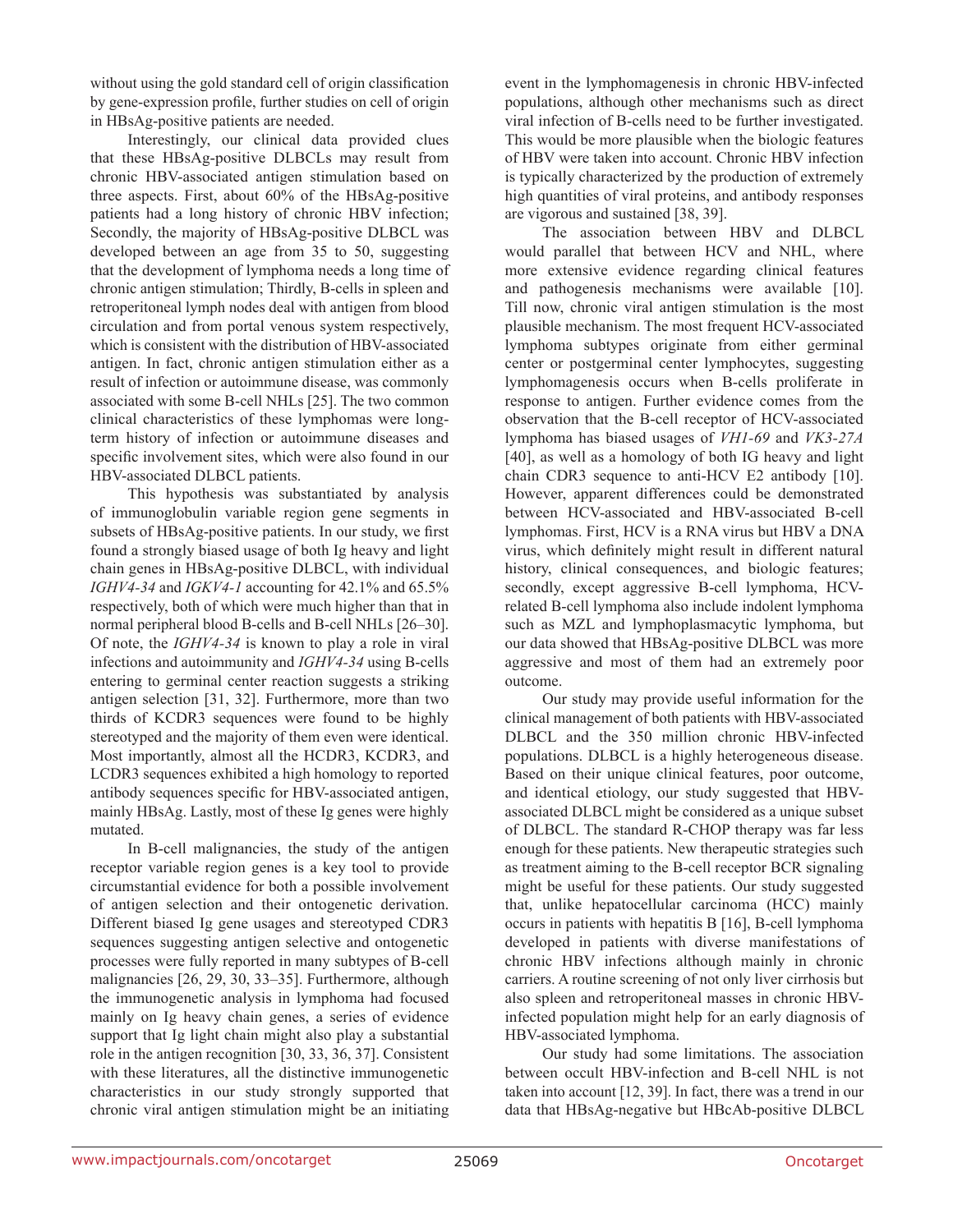patients had worse survival compared with patients who were negative for both HBsAg and HBcAb. This result might be explained by the truth that HBcAb-positive populations were more likely to be occult HBV-infected patients and might develop HBV-associated DLBCL. Moreover, the KCDR3 sequence from an HBsAg-postive MCL patient also showed high homology to HBsAb (data not shown) suggesting other subtypes of B-cell lymphoma may also be related to HBV infection. These limitations may lead to an underestimation of the impact of HBVinfection on the development of lymphoma.

In conclusion, in conjunction with biologic and clinical information, our view of HBV-associated lymphoma may not only lead to a better understanding of the association between HBV and lymphoma, but also potentially pave the way for the development of new management strategies for both chronic HBV-infected patients and HBV-associated lymphoma.

## **MATERIALS AND METHODS**

#### **Patient selection and treatment**

A total of 670 patients were consecutively diagnosed with DLBCL in Peking University Cancer Hospital from February 2001 to July 2010. The pathological diagnosis was confirmed according to the World Health Organization (WHO) Classification of Tumors of Hematopoietic and Lymphoid Tissues (2008). The staging was determined according to the Ann Arbor Staging Criteria. Eighty-three patients were excluded due to incomplete information and 587 patients were included in the study. All patients received a standard CHOP (cyclophosphamide, doxorubicin, vincristine, and prednisone) regimen or rituximab plus CHOP (R-CHOP) as the primary treatment. For 21 patients who have an active HBV infection with an HBV DNA level greater than  $1 * 10<sup>5</sup>$  IU/ml, rituximab was not used. Since June 2008, prophylactic antiviral therapy was given for 54 HBsAg-positive patients and 90 HBsAgnegative, HBcAb-positive patients up to 6 months after oncologic treatment ends, irrespectively of HBV-DNA level. The institutional ethics board approved the study.

### **Immunohistochemistry and cell of origin classification**

Immunohistochemical analysis was performed for CD10 (clone 56C6; Novocastra), BCL6 (clone LN22; Novocastra), and MUM1 (clone MUMp1; DAKO) using a streptavidin-biotin complex technique and 4-um thick unstained slides. The cell of origin classification was based on the Hans algorithm [24]. Cell of origin was identified in 49 of the 81 HBsAg-positive DLBCL patients. To exclude the impact of occult HBV infection, cell of origin was also identified in 93 of the 264 DLBCL patients who were negative for both HBsAg and HBcAb.

#### **HBV detection**

Routine screening for viral markers including HBsAg, hepatitis-B surface antibody (HBsAb), hepatitis-B e antigen (HBeAg), hepatitis-B e antibody (HBeAb) and hepatitis-B core antibody (HBcAb) was performed by chemiluminescence immunoassay on Architect-i2000 (Abbott Laboratories). Real-time quantitative polymerase chain reaction was used to determine the HBV DNA copy number before chemotherapy if HBsAg or HBcAb is positive. All patients were also tested for serum human immunodeficiency virus (HIV) and hepatitis-C virus (HCV) antibody.

#### **Polymerase chain reaction (PCR) amplification**

Total DNA was extracted from formalin-fixed paraffin-embedded tissue sections from 47 of the 81 HBsAg-positive DLBCL patients using the Omega DNA extraction kit (Omega, United States). Ig heavy chain, kappa and lambda chain gene segments from framework region 3 (FR3) were amplified according to the BIOMED-2 Concerted Action protocols [41]. For the samples with no detectable amplification of *IGHV-D-J* rearrangements from FR3, PCR was performed from framework region 2 (FR2). PCR products were sequenced directly, including both forward and reverse reads, using Bid-Dye terminators (Applied Biosystems, USA). All samples were tested in two separate PCR experiments and sequencing in both directions.

### **Analysis of Ig heavy and light chain variable region**

All obtained sequences were analyzed using the IMGT/V-QUEST database (http://www.imgt.org, last accessed August 6, 2014) [42]. We classified the sequences into truly unmutated, minimally/borderlinely mutated, and highly mutated groups as previously described [35]. We used previously described stringent criteria to define a stereotyped heavy and light chain complementarity determining region 3 (CDR3) amino acid sequence [36, 43]. Analyses were performed using the ClustalX 2.0 multiple sequence alignment software. The CDR3 sequences were also analyzed by the NCBI Basic Local Alignment Search Tool (BLAST) program (see http:// blast.ncbi.nlm.nih.gov/Blast.cgi?form=0) for homology to multiple protein sequence databases [43].

### **Statistical analysis**

The groups of patients were compared by the Pearson's chi-square test or the Fisher exact test for categorical parameters, and Mann-Whitney U test for continuous variables. The differences were considered significant at  $p < 0.05$ . Overall survival (OS) was defined as the time elapsed from the date of diagnosis of DLBCL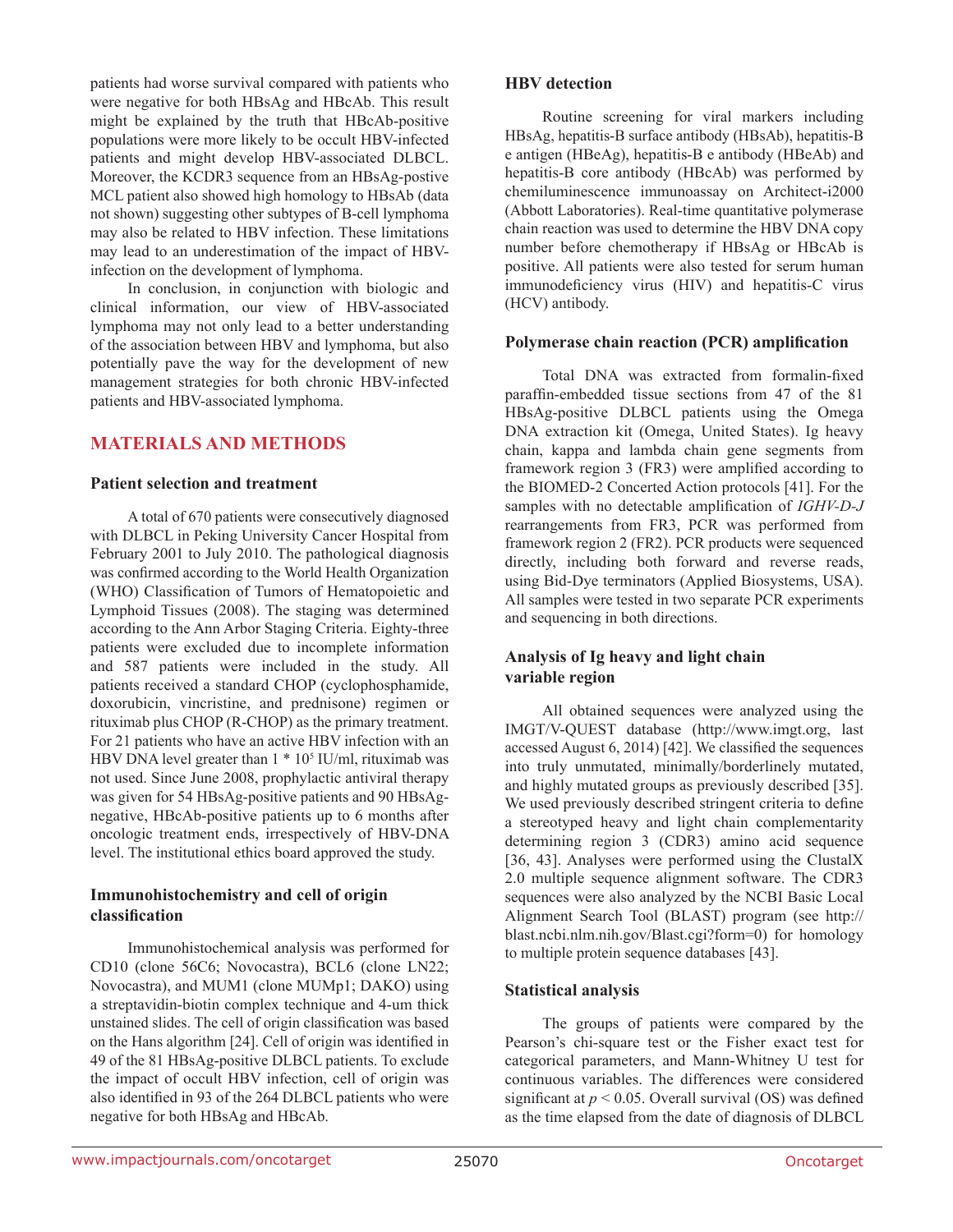to the date of death or the last follow-up. Progressionfree survival (PFS) was defined as the time elapsed between treatment initiation and tumor progression or death from any cause, with censoring of patients who are lost to follow-up. Survival curves were calculated by Kaplan-Meier method and the differences between two groups were compared by log-rank test. The multivariate analysis of outcome in terms of OS was performed by Cox regression, which included all the parameters with  $p \le 0.1$ as determined by the univariate analysis. All calculations were made in SPSS/PC+ version 16.0.

### **ACKNOWLEDGMENTS**

We thank Juan Pang for data collection, and Xin Chen and Wei Tang for the preparation of tumor tissue.

### **CONFLICTS OF INTEREST**

The authors indicate no potential conflicts of interest.

#### **Author contributions**

LJ Deng, YQ Song and J Zhu drafted the study protocol, designed the study, and drafted the manuscript. J Zhu supervised the entire work. LJ Deng, N Ding, and WW Song designed and performed the experiments. HY Huang supported the statistical analyses. KH Young and SM Hu advised on the analyses and presentation of the results, and also contributed to the writing of the manuscript. All authors contributed to data collection, and reviewed and approved the final version.

### **FUNDING**

China National Basic Research Program, Beijing Natural Science Foundation, and "985" Basic Research Fund from Peking University.

#### **REFERENCES**

- 1. Nowoslawski A, Brzosko WJ, Madalinski K, Krawczynski K. Cellular localisation of Australia antigen in the liver of patients with lymphoproliferative disorders. Lancet. 1970; 1:494–498.
- 2. Heimann R, Ray MB, Desmet VJ. HBsAg, chronic lymphoproliferative disorders, and cirrhosis of liver. Journal of clinical pathology. 1977; 30:817–821.
- 3. Kim JH, Bang YJ, Park BJ, Yoo T, Kim CW, Kim TY, Heo DS, Lee HS, Kim NK. Hepatitis B virus infection and B-cell non-Hodgkin's lymphoma in a hepatitis B endemic area: a case-control study. Japanese journal of cancer research : Gann. 2002; 93:471–477.
- 4. Crook PD, Jones ME, Hall AJ. Mortality of hepatitis B surface antigen-positive blood donors in England and Wales. International journal of epidemiology. 2003; 32:118–124.
- 5. Ulcickas Yood M, Quesenberry CP, Jr., Guo D, Caldwell C, Wells K, Shan J, Sanders L, Skovron ML, Iloeje U, Manos MM. Incidence of non-Hodgkin's lymphoma among individuals with chronic hepatitis B virus infection. Hepatology. 2007; 46:107–112.
- 6. Engels EA, Cho ER, Jee SH. Hepatitis B virus infection and risk of non-Hodgkin lymphoma in South Korea: a cohort study. The Lancet Oncology. 2010; 11:827–834.
- 7. Fwu CW, Chien YC, You SL, Nelson KE, Kirk GD, Kuo HS, Feinleib M, Chen CJ. Hepatitis B virus infection and risk of intrahepatic cholangiocarcinoma and non-Hodgkin lymphoma: a cohort study of parous women in Taiwan. Hepatology. 2011; 53:1217–1225.
- 8. Nath A, Agarwal R, Malhotra P, Varma S. Prevalence of hepatitis B virus infection in non-Hodgkin lymphoma: a systematic review and meta-analysis. Internal medicine journal. 2010; 40:633–641.
- 9. Dalia S, Chavez J, Castillo JJ, Sokol L. Hepatitis B infection increases the risk of non-Hodgkin lymphoma: a meta-analysis of observational studies. Leukemia research. 2013; 37:1107–1115.
- 10. Marcucci F, Mele A. Hepatitis viruses and non-Hodgkin lymphoma: epidemiology, mechanisms of tumorigenesis, and therapeutic opportunities. Blood. 2011; 117:1792–1798.
- 11. Vannata B, Zucca E. Hepatitis C virus-associated B-cell non-Hodgkin lymphomas. Hematology / the Education Program of the American Society of Hematology American Society of Hematology Education Program. 2014; 2014:590–598.
- 12. Marcucci F, Spada E, Mele A, Caserta CA, Pulsoni A. The association of hepatitis B virus infection with B-cell non-Hodgkin lymphoma - a review. American journal of blood research. 2012; 2:18–28.
- 13. Kusumoto S, Tobinai K. Screening for and management of hepatitis B virus reactivation in patients treated with anti-B-cell therapy. Hematology / the Education Program of the American Society of Hematology American Society of Hematology Education Program. 2014; 2014:576–583.
- 14. Liang X, Bi S, Yang W, Wang L, Cui G, Cui F, Zhang Y, Liu J, Gong X, Chen Y, Wang F, Zheng H, Wang F, Guo J, Jia Z, Ma J, et al. Reprint of: Epidemiological serosurvey of Hepatitis B in China—declining HBV prevalence due to Hepatitis B vaccination. Vaccine. 2013; 31:J21–28.
- 15. Lu FM, Zhuang H. Management of hepatitis B in China. Chinese medical journal. 2009; 122:3–4.
- 16. European Association For The Study Of The L. EASL clinical practice guidelines: Management of chronic hepatitis B virus infection. Journal of hepatology. 2012; 57:167–185.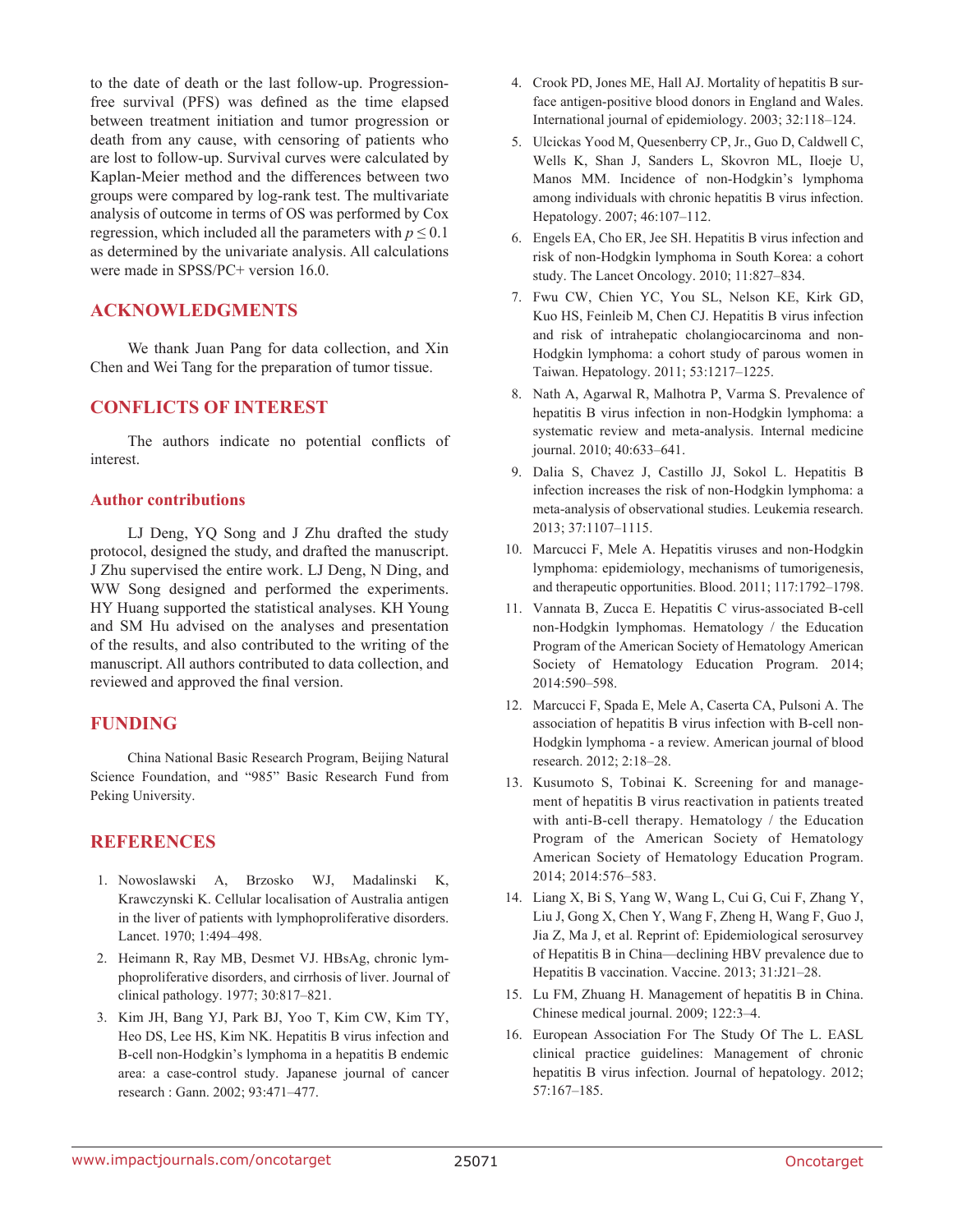- 17. Lim ST, Fei G, Quek R, Lim LC, Lee LH, Yap SP, Loong S, Tao M. The relationship of hepatitis B virus infection and non-Hodgkin's lymphoma and its impact on clinical characteristics and prognosis. European journal of haematology. 2007; 79:132–137.
- 18. Wang F, Xu RH, Luo HY, Zhang DS, Jiang WQ, Huang HQ, Sun XF, Xia ZJ, Guan ZZ. Clinical and prognostic analysis of hepatitis B virus infection in diffuse large B-cell lymphoma. BMC cancer. 2008; 8:115.
- 19. Xie W, Zhou D, Hu K, Xiao X, Huang W, He J, Shi J, Luo Y, Zhang J, Lin M, Cai Z, Huang H, Ye X. Clinical analysis and prognostic significance of hepatitis B virus infections for diffuse large B-cell lymphoma with or without rituximab therapy. Experimental and therapeutic medicine. 2013; 6:109–114.
- 20. Wei Z, Zou S, Li F, Cheng Z, Li J, Wang J, Wang C, Chen F, Cao J, Cheng Y. HBsAg is an independent prognostic factor in diffuse large B cell lymphoma patients in rituximab era: result from a multicenter retrospectie analysis in China. Medcine oncology. 2014; 31:845.
- 21. Wang F, Xu RH, Han B, Shi YX, Luo HY, Jiang WQ, Lin TY, Huang HQ, Xia ZJ, Guan ZZ. High incidence of hepatitis B virus infection in B-cell subtype non-Hodgkin lymphoma compared with other cancers. Cancer. 2007; 109:1360–1364.
- 22. Law MF, Lai HK, Chan HN, Ha CY, Nq C, Yeung YM, Yip SF. The impact of hepatitis B virus (HBV) infection on clinical outcomes of patients with diffuse large B-cell lymphoma. European Journal of Cancer Care. 2015; 24:117–124.
- 23. Chen J, Wang J, Yang J, Zhang W, Song X, Chen L. Concurrent infection of hepatitis B virus negatively affects the clinical outcome and prognosis of patients with non-Hodgkin's lymphoma after chemotherapy. PloS one. 2013; 8:e69400.
- 24. Hans CP, Weisenburger DD, Greiner TC, Gascoyne RD, Delabie J, Ott G, Muller-Hermelink HK, Campo E, Braziel RM, Jaffe ES, Pan Z, Farinha P, Smith LM, Falini B, Banham AH, Rosenwald A, et al. Confirmation of the molecular classification of diffuse large B-cell lymphoma by immunohistochemistry using a tissue microarray. Blood. 2004; 103:275–282.
- 25. Zinzani PL. The many faces of marginal zone lymphoma. Hematology / the Education Program of the American Society of Hematology American Society of Hematology Education Program. 2012; 2012:426–432.
- 26. Bikos V, Darzentas N, Hadzidimitriou A, Davis Z, Hockley S, Traverse-Glehen A, Algara P, Santoro A, Gonzalez D, Mollejo M, Dagklis A, Gangemi F, Bosler DS, Bourikas G, Anagnostopoulos A, Tsaftaris A, et al. Over 30% of patients with splenic marginal zone lymphoma express the same immunoglobulin heavy variable gene: ontogenetic implications. Leukemia. 2012; 26:1638–1646.
- 27. Kraj P, Friedman DF, Stevenson F, Silberstein LE. Evidence for the overexpression of the VH4–34 (VH4.21)

Ig gene segment in the normal adult human peripheral blood B cell repertoire. Journal of immunology. 1995; 154:6406–6420.

- 28. Sebastian E, Alcoceba M, Balanzategui A, Marin L, Montes-Moreno S, Flores T, Gonzalez D, Sarasquete ME, Chillon MC, Puig N, Corral R, Pardal E, Martin A, Gonzalez-Barca E, Caballero MD, San Miguel JF, et al. Molecular characterization of immunoglobulin gene rearrangements in diffuse large B-cell lymphoma: antigendriven origin and IGHV4-34 as a particular subgroup of the non-GCB subtype. The American journal of pathology. 2012; 181:1879–1888.
- 29. Baptista MJ, Calpe E, Fernandez E, Colomo L, Cardesa-Salzmann TM, Abrisqueta P, Bosch F, Crespo M. Analysis of the IGHV region in Burkitt's lymphomas supports a germinal center origin and a role for superantigens in lymphomagenesis. Leukemia research. 2014; 38:509–515.
- 30. Smilevska T, Tsakou E, Hadzidimitriou A, Bikos V, Stavroyianni N, Laoutaris N, Fassas A, Alphanagnostopoulos A, Papadaki T, Belessi C, Stamatopoulos K. Immunoglobulin kappa gene repertoire and somatic hypermutation patterns in follicular lymphoma. Blood cells, molecules & diseases. 2008; 41:215–218.
- 31. Mockridge CI, Rahman A, Buchan S, Hamblin T, Isenberg DA, Stevenson FK, Potter KN. Common patterns of B cell perturbation and expanded V4-34 immunoglobulin gene usage in autoimmunity and infection. Autoimmunity. 2004; 37:9–15.
- 32. Pugh-Bernard AE, Silverman GJ, Cappione AJ, Villano ME, Ryan DH, Insel RA, Sanz I. Regulation of inherently autoreactive VH4-34 B cells in the maintenance of human B cell tolerance. The Journal of clinical investigation. 2001; 108:1061–1070.
- 33. Bikos V, Stalika E, Baliakas P, Darzentas N, Davis Z, Traverse-Glehen A, Dagklis A, Kanellis G, Anagnostopoulos A, Tsaftaris A, Ponzoni M, Berger F, Felman P, Ghia P, Papadaki T, Oscier D, et al. Selection of antigen receptors in splenic marginal-zone lymphoma: further support from the analysis of the immunoglobulin lightchain gene repertoire. Leukemia. 2012; 26:2567–2569.
- 34. Zhu D, Lossos C, Chapman-Fredricks JR, Lossos IS. Biased immunoglobulin light chain use in the Chlamydophila psittaci negative ocular adnexal marginal zone lymphomas. American journal of hematology. 2013; 88:379–384.
- 35. Hadzidimitriou A, Agathangelidis A, Darzentas N, Murray F, Delfau-Larue MH, Pedersen LB, Lopez AN, Dagklis A, Rombout P, Beldjord K, Kolstad A, Dreyling MH, Anagnostopoulos A, Tsaftaris A, Mavragani-Tsipidou P, Rosenwald A, et al. Is there a role for antigen selection in mantle cell lymphoma? Immunogenetic support from a series of 807 cases. Blood. 2011; 118:3088–3095.
- 36. Pighi C, Barbi S, Bertolaso A, Zamo A. Mantle cell lymphoma cell lines show no evident immunoglobulin heavy chain stereotypy but frequent light chain stereotypy. Leukemia & lymphoma. 2013; 54:1747–1755.